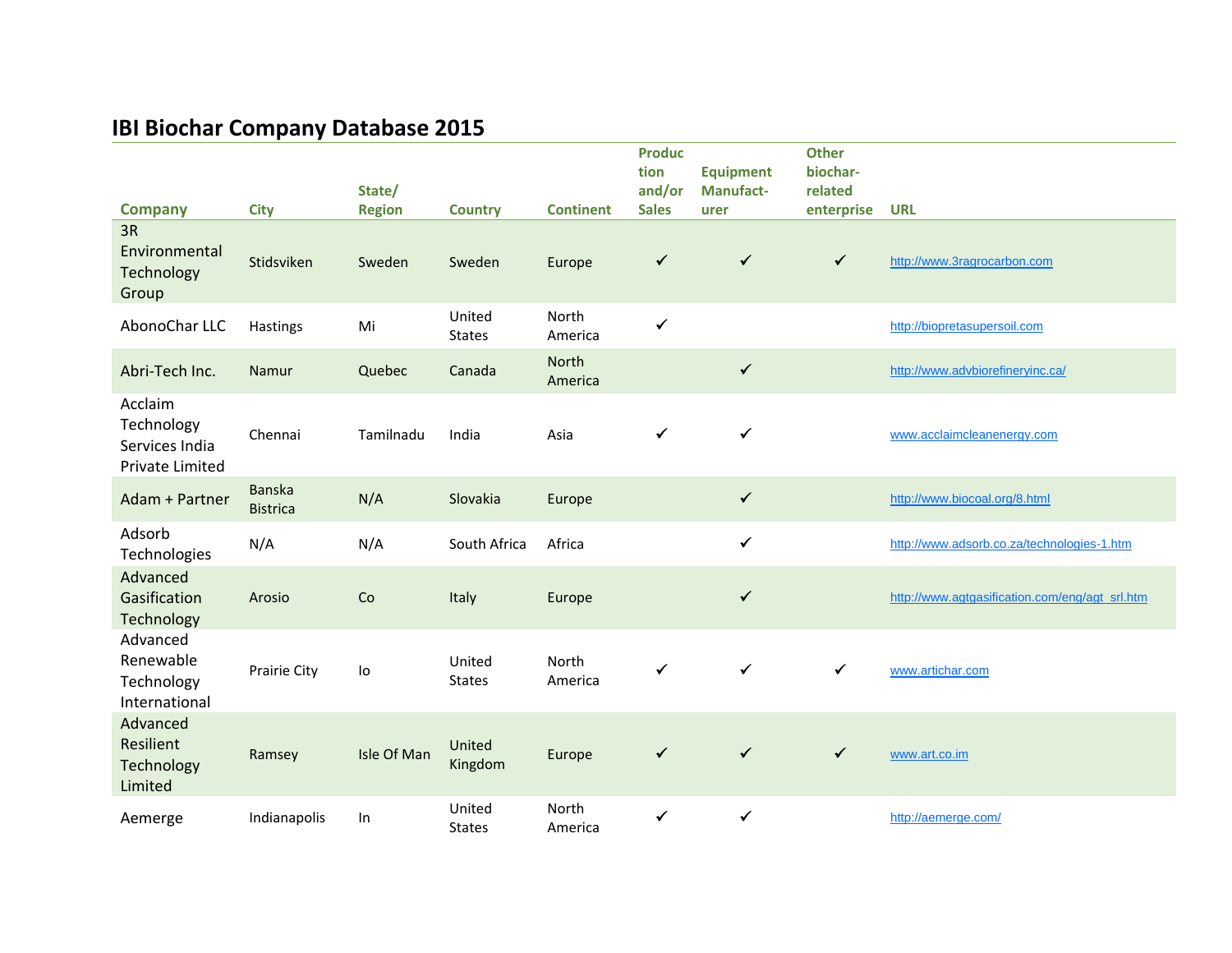| <b>Company</b>                                                 | <b>City</b>         | State/<br><b>Region</b> | <b>Country</b>          | <b>Continent</b>        | <b>Produc</b><br>tion<br>and/or<br><b>Sales</b> | <b>Equipment</b><br><b>Manufact-</b><br>urer | <b>Other</b><br>biochar-<br>related<br>enterprise | <b>URL</b>                              |
|----------------------------------------------------------------|---------------------|-------------------------|-------------------------|-------------------------|-------------------------------------------------|----------------------------------------------|---------------------------------------------------|-----------------------------------------|
| African<br><b>Christians</b><br>Organization<br><b>Network</b> | Bungoma             | Western<br>Kenya        | Kenya                   | Africa                  | $\checkmark$                                    | $\checkmark$                                 |                                                   | http://aconetwork.weebly.com/index.html |
| Africent<br>Intergrated<br>Trades Micro-<br>finance limited    | Kano                | Kano State              | Nigeria                 | Africa                  | ✓                                               |                                              |                                                   | africentisp@yahoo.com                   |
| Agricharge                                                     | <b>Fort Collins</b> | Co                      | United<br><b>States</b> | North<br>America        | $\checkmark$                                    |                                              |                                                   | http://agri-charge.com/AC/how-its-made/ |
| Agri-Therm                                                     | London              | Ontario                 | Canada                  | North<br>America        |                                                 | $\checkmark$                                 |                                                   | http://agri-therm.com/                  |
| AirTerra Inc.                                                  | Calgary             | N/A                     | Canada                  | <b>North</b><br>America |                                                 | $\checkmark$                                 |                                                   | http://www.airterra.ca/                 |
| Akinci Mangal                                                  | ANKARA              | Ankara                  | Turkey                  | Asia                    | $\checkmark$                                    |                                              |                                                   | http://www.akincimangal.com/            |
| Algae<br>AquaCulture<br>Technologies                           | Whitefish           | Mt                      | United<br><b>States</b> | North<br>America        |                                                 | $\checkmark$                                 |                                                   | http://www.algaeaqua.com/               |
| <b>ALL Power Labs</b>                                          | Berkeley            | Ca                      | United<br><b>States</b> | North<br>America        |                                                 | ✓                                            |                                                   | http://www.allpowerlabs.com             |
| <b>Amaron Energy</b>                                           | Salt Lake City      | Ut                      | United<br><b>States</b> | North<br>America        |                                                 | $\checkmark$                                 |                                                   | http://www.amaronenergy.com             |
| Amazon Super<br><b>BioChar</b>                                 | Los Angeles         | Ca                      | United<br><b>States</b> | North<br>America        | $\checkmark$                                    |                                              |                                                   | http://www.amazonsuperbiochar.com/      |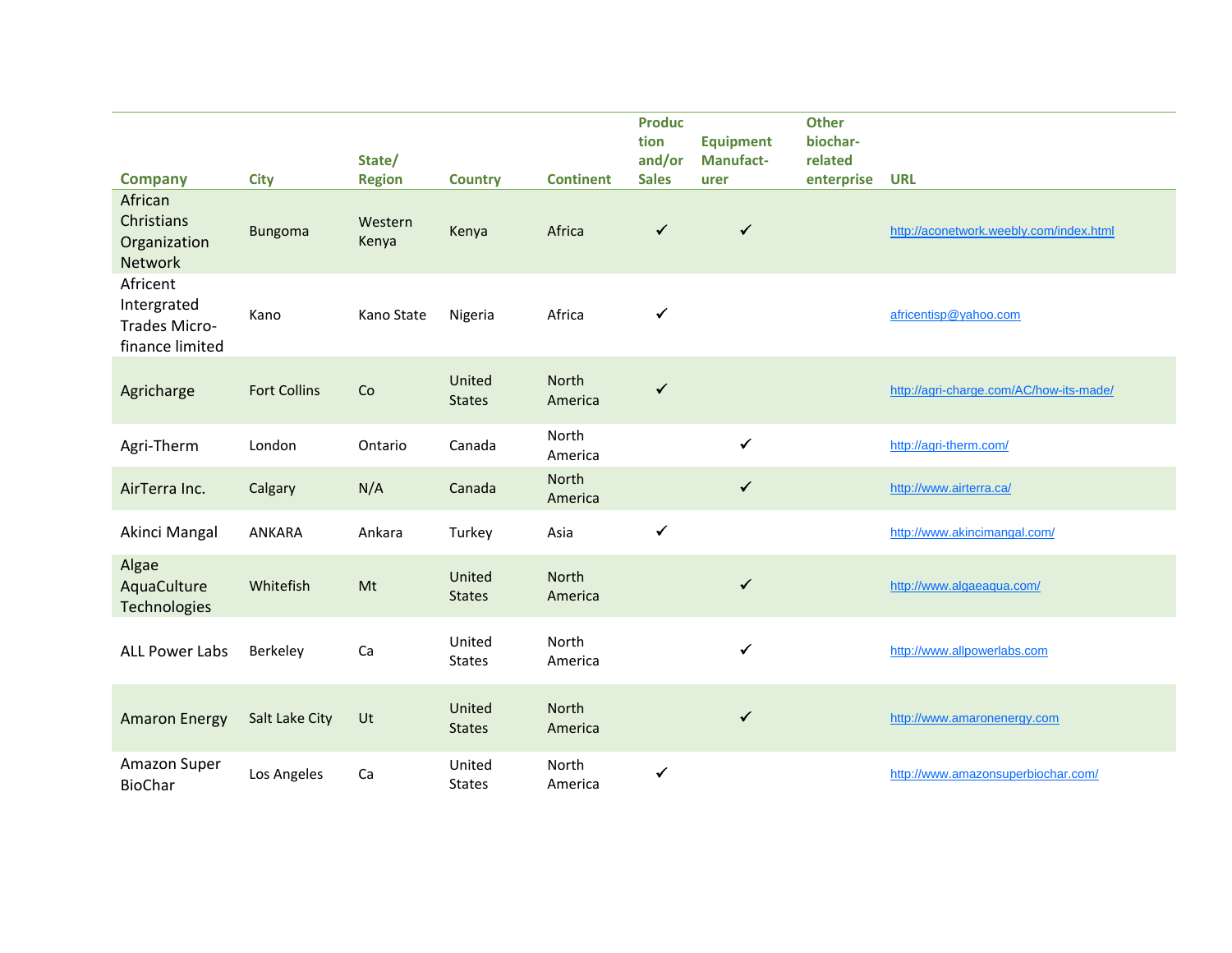| <b>Company</b>                           | <b>City</b>        | State/<br><b>Region</b>  | <b>Country</b>          | <b>Continent</b>        | <b>Produc</b><br>tion<br>and/or<br><b>Sales</b> | <b>Equipment</b><br><b>Manufact-</b><br>urer | <b>Other</b><br>biochar-<br>related<br>enterprise | <b>URL</b>                                               |
|------------------------------------------|--------------------|--------------------------|-------------------------|-------------------------|-------------------------------------------------|----------------------------------------------|---------------------------------------------------|----------------------------------------------------------|
| Anaerobe<br>Systems                      | <b>Morgan Hill</b> | Ca                       | United<br><b>States</b> | <b>North</b><br>America |                                                 |                                              | $\checkmark$                                      | http://www.anaerobesystems.com/                          |
| <b>ARSTA Eco</b>                         | Tiptur             | Karnataka                | India                   | Asia                    | $\checkmark$                                    |                                              |                                                   | http://www.arstaeco.com/                                 |
| Ashtavinayak<br>Enterprises              | Mumbai             | Maharashtr<br>a          | India                   | Asia                    | $\checkmark$                                    |                                              |                                                   | http://www.ashtavinayakagro.in/soil-<br>conditioner.html |
| AVA-CO2                                  | Zug                | N/A                      | Switzerland             | Europe                  |                                                 | ✓                                            |                                                   | http://www.ava-co2.com/web/pages/en/home.php             |
| Avello<br>Bioenergy                      | <b>Boone</b>       | la                       | United<br><b>States</b> | North<br>America        |                                                 | $\checkmark$                                 |                                                   | http://www.avellobioenergy.com/                          |
| <b>Bambusa</b><br><b>Global Ventures</b> | Phnom Penh         | Kandal<br>Province       | Cambodia                | Asia                    | $\checkmark$                                    | $\checkmark$                                 | $\checkmark$                                      | danbu_vietnam@hotmail.com                                |
| <b>Bartlett Tree</b><br><b>Experts</b>   | Stamford           | C <sub>t</sub>           | United<br><b>States</b> | <b>North</b><br>America | $\checkmark$                                    |                                              |                                                   | http://www.bartlett.com/fertilization.cfm                |
| BASNA d.o.o.                             | Cacak              | Serbia                   | Serbia                  | Europe                  |                                                 | $\checkmark$                                 |                                                   | http://www.basna.net/Basna/Welcome.html                  |
| <b>Better Earth</b><br>Products          | N/A                | N/A                      | Australia               | Australia               | $\checkmark$                                    |                                              |                                                   | http://www.better-earth-products.com.au/                 |
| <b>Bio Char</b><br>Merchants             | N/A                | Oh                       | United<br><b>States</b> | North<br>America        | $\checkmark$                                    |                                              |                                                   | http://biocharmerchants.com/                             |
| <b>Biocarbo</b><br>Projects GmbH         | Dorth              | Rhineland-<br>Palatinate | Germany                 | Europe                  | $\checkmark$                                    |                                              |                                                   | http://www.pflanzenkohlekontor.de/                       |
| Biochar<br>Consulting<br>(Canada)        | Thornhill          | Ontario                  | Canada                  | North<br>America        |                                                 |                                              | $\checkmark$                                      | lhelferty@biochar.ca                                     |
| <b>Biochar Global</b><br>Solutions       | Ashland            | Or                       | United<br><b>States</b> | North<br>America        | $\checkmark$                                    |                                              |                                                   | http://biocharglobal.com/                                |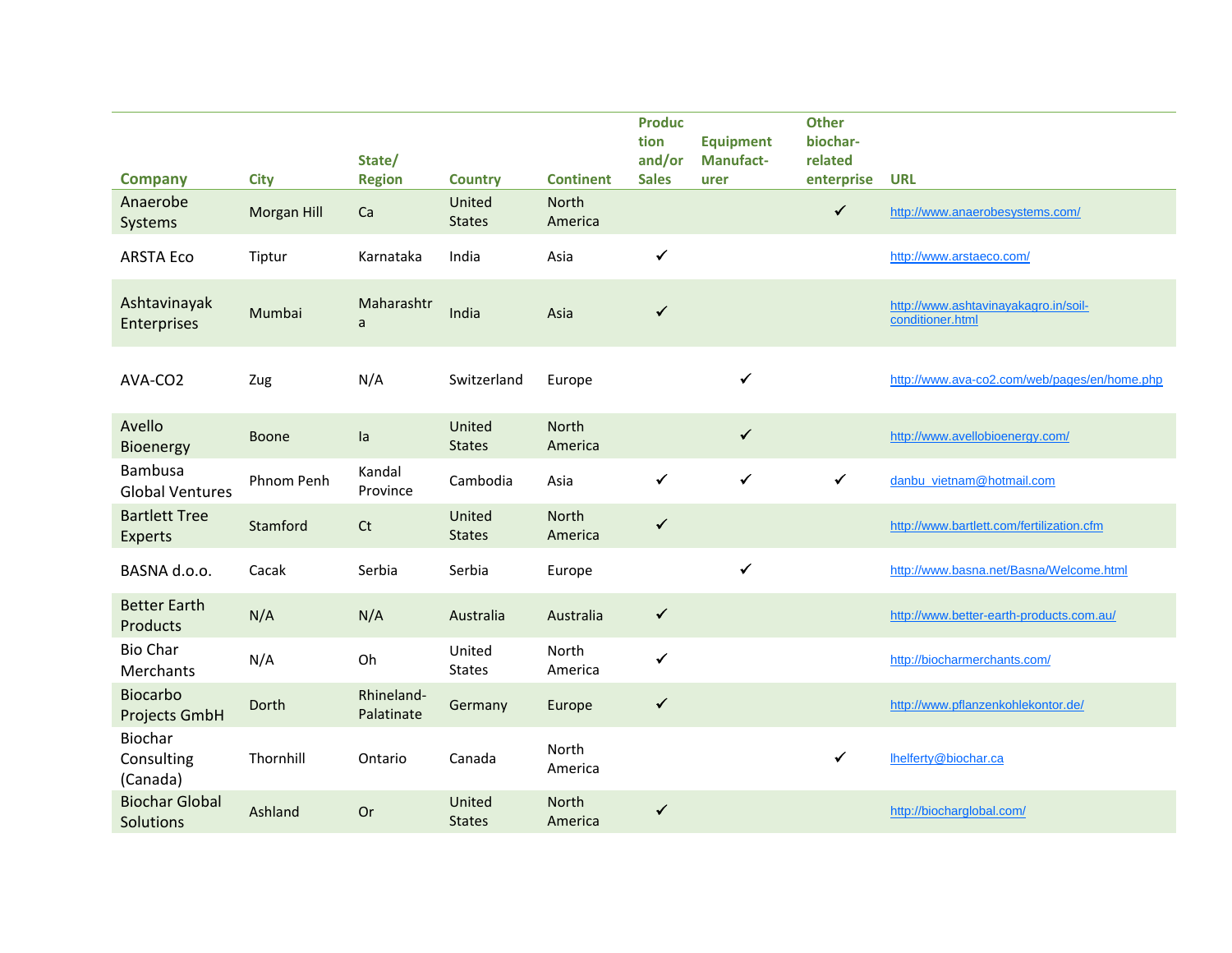| <b>Company</b>                                           | <b>City</b>         | State/<br><b>Region</b> | <b>Country</b>          | <b>Continent</b>        | <b>Produc</b><br>tion<br>and/or<br><b>Sales</b> | <b>Equipment</b><br><b>Manufact-</b><br>urer | <b>Other</b><br>biochar-<br>related<br>enterprise | <b>URL</b>                                 |
|----------------------------------------------------------|---------------------|-------------------------|-------------------------|-------------------------|-------------------------------------------------|----------------------------------------------|---------------------------------------------------|--------------------------------------------|
| Biochar<br>Industries                                    | Kunghur             | <b>NSW</b>              | Australia               | Australia               | $\checkmark$                                    | $\checkmark$                                 | $\checkmark$                                      | www.biocharindustries.com                  |
| biochar Ireland                                          | Mountshanno<br>n    | Clare                   | Ireland                 | Europe                  | $\checkmark$                                    |                                              | $\checkmark$                                      | www.biocharireland.com                     |
| Biochar<br>Marketing<br>Solutions                        | Brownsdale          | Mn                      | United<br><b>States</b> | North<br>America        | $\checkmark$                                    |                                              | $\checkmark$                                      | www.biocharmarketingsolutions.com          |
| <b>Biochar</b><br><b>Merchants</b>                       | N/A                 | Oh                      | United<br><b>States</b> | North<br>America        | $\checkmark$                                    |                                              |                                                   | http://biocharmerchants.com/               |
| <b>Biochar Now</b>                                       | Loveland            | Co                      | United<br><b>States</b> | North<br>America        | $\checkmark$                                    |                                              |                                                   | http://biocharnow.com/                     |
| <b>Biochar Project</b>                                   | Murwillumba<br>h.   | <b>NSW</b>              | Australia               | Australia               |                                                 | $\checkmark$                                 |                                                   | http://biochar-store.biocharproject.org/   |
| Biochar<br>Solutions                                     | Carbondale          | Co                      | United<br><b>States</b> | North<br>America        | ✔                                               |                                              |                                                   | http://www.biocharsolutions.com/index.html |
| <b>Biochar</b><br>Supreme LLC                            | Everson             | Wa                      | United<br><b>States</b> | North<br>America        | $\checkmark$                                    |                                              |                                                   | www.biocharsupreme.com                     |
| <b>Biochar Works</b>                                     | Pawling             | <b>NY</b>               | United<br><b>States</b> | North<br>America        | ✓                                               | $\checkmark$                                 |                                                   | http://www.biocharworks.com/               |
| <b>Biochar-Energy</b><br><b>Systems Pty Ltd</b><br>(BES) | N/A                 | N/A                     | Australia               | Australia               | $\checkmark$                                    | $\checkmark$                                 |                                                   | http://www.northernpoultry.com.au/BES.html |
| <b>BioCharWorks</b>                                      | Pawling             | <b>NY</b>               | United<br><b>States</b> | North<br>America        | $\checkmark$                                    |                                              |                                                   | http://www.biocharworks.com/               |
| Bioforcetech                                             | <b>Redwood City</b> | Ca                      | United<br><b>States</b> | <b>North</b><br>America |                                                 | $\checkmark$                                 |                                                   | http://www.bioforcetech.com/pyrolysis.html |
| Biogreen-<br>Energy                                      | N/A                 | N/A                     | France                  | Europe                  |                                                 | $\checkmark$                                 |                                                   | http://www.biogreen-energy.com/            |
| <b>Biokol</b>                                            | Stockholm           | Stockholm               | Sweden                  | Europe                  | ✓                                               |                                              |                                                   | http://www.biokol.eu/                      |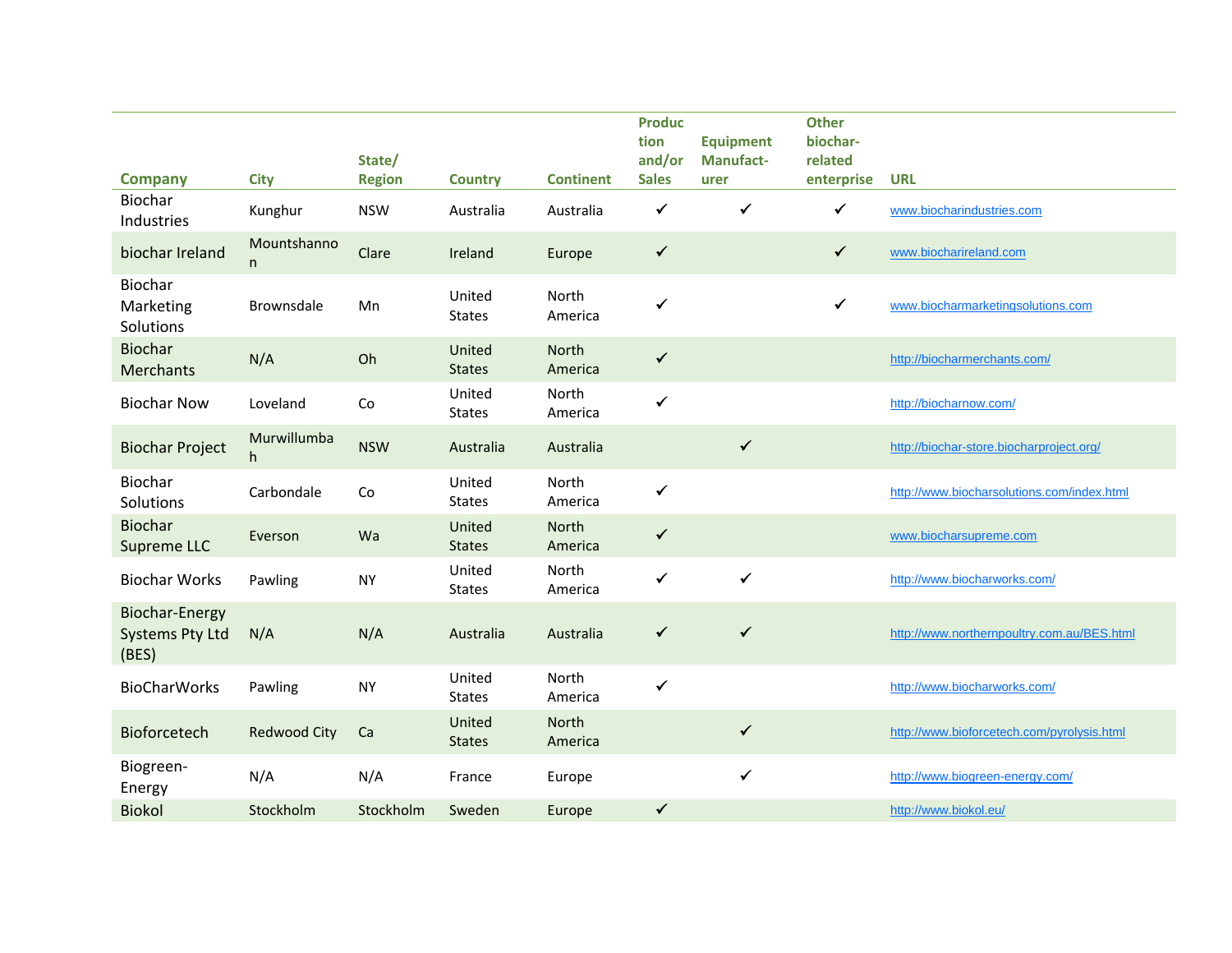| <b>Company</b>                                                            | <b>City</b>      | State/<br><b>Region</b> | <b>Country</b>          | <b>Continent</b> | <b>Produc</b><br>tion<br>and/or<br><b>Sales</b> | <b>Equipment</b><br><b>Manufact-</b><br>urer | <b>Other</b><br>biochar-<br>related<br>enterprise | <b>URL</b>                                                     |
|---------------------------------------------------------------------------|------------------|-------------------------|-------------------------|------------------|-------------------------------------------------|----------------------------------------------|---------------------------------------------------|----------------------------------------------------------------|
| Biological<br>Carbon LLC<br>(BLC)                                         | Philomath        | Or                      | United<br><b>States</b> | North<br>America | ✔                                               |                                              | $\checkmark$                                      | https://appliedbiomass.squarespace.com/biologic<br>al-carborn/ |
| <b>BIOMACON</b>                                                           | Rehburg          | Niedersach<br>sen       | Germany                 | Europe           |                                                 | $\checkmark$                                 |                                                   | www.BIOMACON.com                                               |
| Biotecnolog?_a<br>Mexicana<br>contra el<br>Cambio<br>Clim??tico<br>(BMCC) | Teziutlan        | Puebla                  | Mexico                  | Latin<br>America | ✔                                               |                                              | $\checkmark$                                      | www.bmcc.com.mx                                                |
| <b>BIOUHEL.CZ</b><br>S.T.O.                                               | Zlin             | Zlinsky Kraj            | Czech<br>Republic       | Europe           | $\checkmark$                                    | $\checkmark$                                 |                                                   | http://www.biouhel.cz                                          |
| <b>Bioware</b>                                                            | Campinas         | SP                      | <b>Brazil</b>           | Latin<br>America |                                                 | $\checkmark$                                 |                                                   | http://www.bioware.com.br/                                     |
| <b>Bison Soil</b><br>Solutions                                            | N/A              | SD                      | United<br><b>States</b> | North<br>America | $\checkmark$                                    |                                              |                                                   | http://bisonsoil.com/products/bison-biochar/                   |
| <b>Black is Green</b>                                                     | Mackay           | Queenslan<br>d          | Australia               | Australia        | $\checkmark$                                    | $\checkmark$                                 |                                                   | www.blackisgreen.net                                           |
| <b>Blue Sky</b><br><b>Biochar</b>                                         | Thousand<br>Oaks | Ca                      | United<br><b>States</b> | North<br>America | $\checkmark$                                    | $\checkmark$                                 |                                                   | http://blueskybiochar.com/                                     |
| Carbon Tierra<br>Prieta                                                   | Guadalupe        | Nuevo<br>Leon           | Mexico                  | Latin<br>America | $\checkmark$                                    |                                              |                                                   | www.facebook.com/tierraprietabiochar                           |
| Carbon Char                                                               | Asheville        | NC                      | United<br><b>States</b> | North<br>America | $\checkmark$                                    |                                              |                                                   | http://www.carbonchar.com/                                     |
| Carbon<br>Compost                                                         | Exeter           | Devon                   | United<br>Kingdom       | Europe           |                                                 | $\checkmark$                                 |                                                   | http://www.biocharretort.com/                                  |
| Carbon<br><b>Cultures</b>                                                 | N/A              | Wa                      | United<br><b>States</b> | North<br>America | $\checkmark$                                    | $\checkmark$                                 |                                                   | http://carboncultures.com/products-services/                   |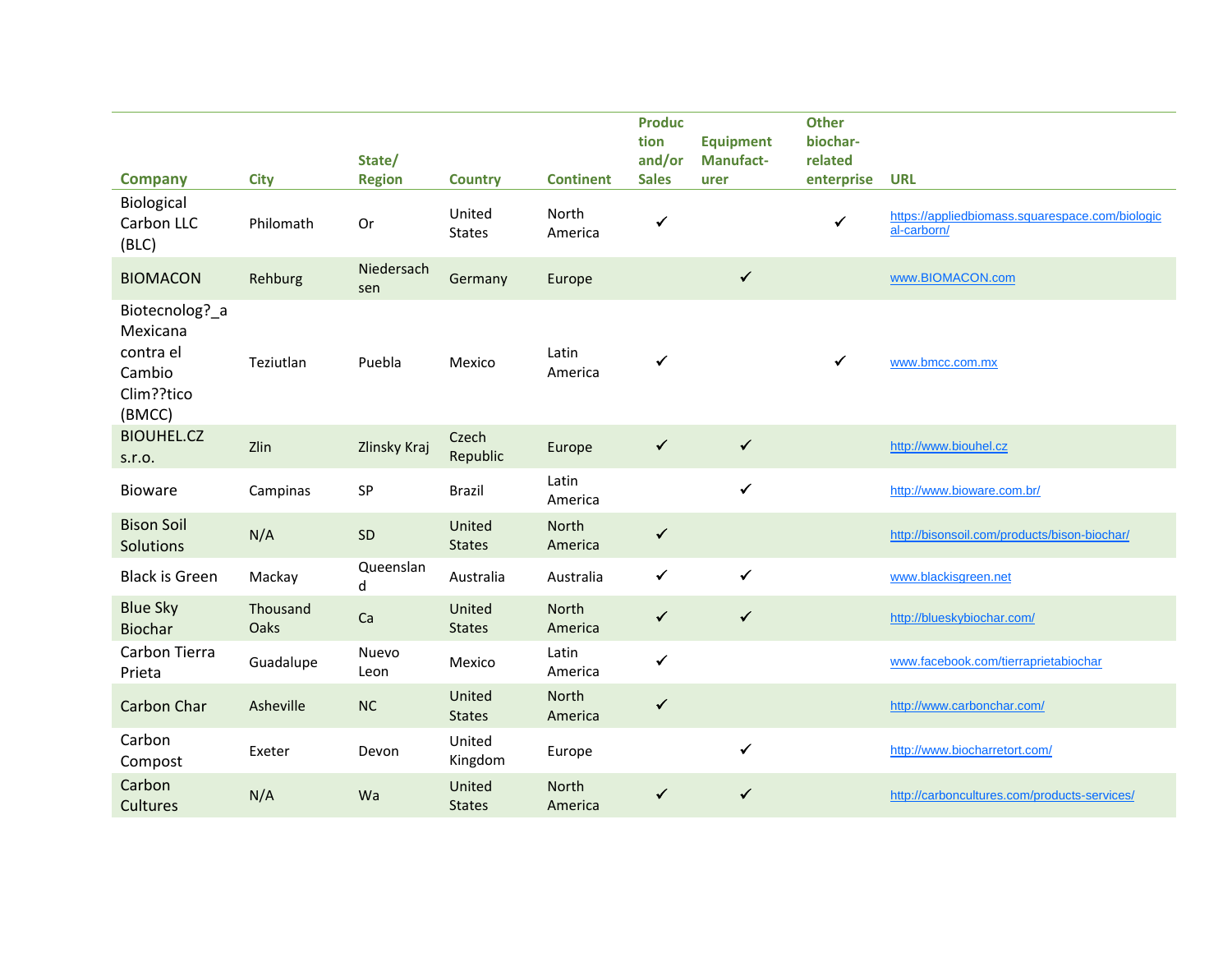| <b>Company</b>                                            | <b>City</b>    | State/<br><b>Region</b> | <b>Country</b>          | <b>Continent</b> | <b>Produc</b><br>tion<br>and/or<br><b>Sales</b> | <b>Equipment</b><br><b>Manufact-</b><br>urer | <b>Other</b><br>biochar-<br>related<br>enterprise | <b>URL</b>                                                                             |
|-----------------------------------------------------------|----------------|-------------------------|-------------------------|------------------|-------------------------------------------------|----------------------------------------------|---------------------------------------------------|----------------------------------------------------------------------------------------|
| Carbon<br>Drawdown<br>Solutions                           | Haiku          | Hi                      | United<br><b>States</b> | North<br>America |                                                 |                                              | ✓                                                 | http://www.cdsbiochar.com/index.html                                                   |
| carbon farming<br>international<br>bamboo hemp<br>biochar | Mullumbimby    | New South<br>Wales      | Australia               | Australia        | $\checkmark$                                    |                                              | $\checkmark$                                      | wadzywell@gmail.com                                                                    |
| Carbon Gold                                               | <b>Bristol</b> | Se                      | United<br>Kingdom       | Europe           | $\checkmark$                                    | $\checkmark$                                 |                                                   | http://www.carbongold.com/                                                             |
| Carbon<br>Industries                                      | N/A            | N/A                     | South Africa            | Africa           |                                                 | $\checkmark$                                 |                                                   | http://www.carbonindustries.co.za/Bio-<br>char+opportunity                             |
| Carbon Terra<br>GmbH                                      | Augsburg       | N/A                     | Germany                 | Europe           | $\checkmark$                                    | $\checkmark$                                 |                                                   | http://www.carbon-terra.eu/en/                                                         |
| CarbonZero                                                | Caslano        | Caslano                 | Switzerland             | Europe           |                                                 | $\checkmark$                                 |                                                   | http://www.carbonzero.ch/index.cfm?view=44.ho<br>me&lan=en                             |
| Carolina Clean<br><b>Energy LLC</b>                       | N/A            | NC                      | United<br><b>States</b> | North<br>America |                                                 | $\checkmark$                                 |                                                   | www.carolinacleanenergyllc.com                                                         |
| Charborn                                                  | N/A            | Ca                      | United<br><b>States</b> | North<br>America | $\checkmark$                                    |                                              |                                                   | http://www.charborn.com/                                                               |
| Charcoal House<br>LLC                                     | Crawford       | Ne                      | United<br><b>States</b> | North<br>America | ✓                                               |                                              |                                                   | http://www.buyactivatedcharcoal.com/product/cha<br>rcoal_green/biochar/hardwood/coarse |
| Charman                                                   | Pyalong        | Victoria                | Australia               | Australia        | $\checkmark$                                    | $\checkmark$                                 |                                                   | www.charman.com.au                                                                     |
| Chip Energy Inc.                                          | Goodfield      | $\mathsf{I}$            | United<br><b>States</b> | North<br>America | $\checkmark$                                    | $\checkmark$                                 |                                                   | www.chipenergy.com                                                                     |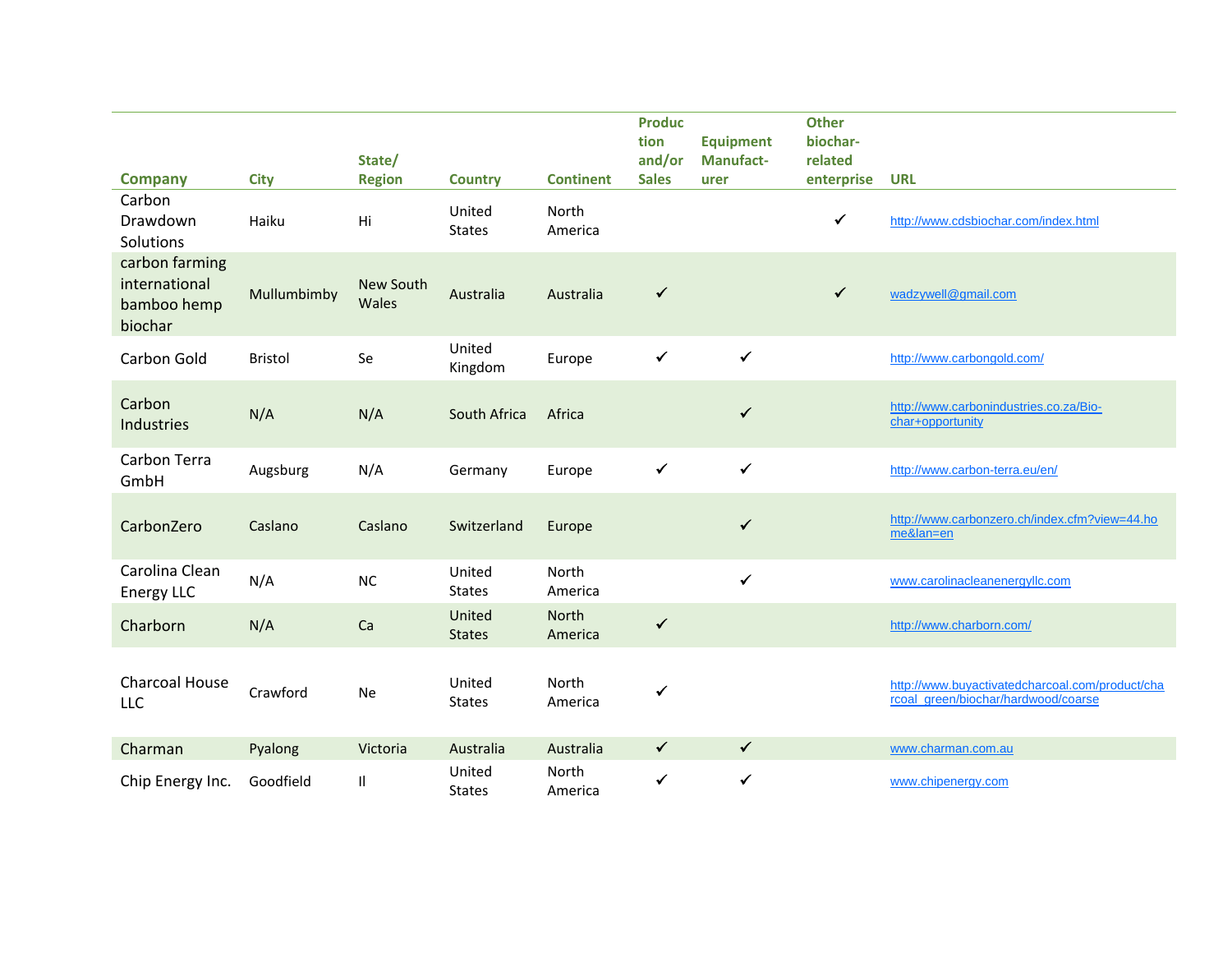| <b>Company</b>                                     | <b>City</b>          | State/<br><b>Region</b>    | <b>Country</b>               | <b>Continent</b> | <b>Produc</b><br>tion<br>and/or<br><b>Sales</b> | <b>Equipment</b><br><b>Manufact-</b><br>urer | <b>Other</b><br>biochar-<br>related<br>enterprise | <b>URL</b>                                |
|----------------------------------------------------|----------------------|----------------------------|------------------------------|------------------|-------------------------------------------------|----------------------------------------------|---------------------------------------------------|-------------------------------------------|
| Clean Fuels b.v.                                   | Oldenzaal            | Ar                         | Netherlands                  | Europe           |                                                 | $\checkmark$                                 |                                                   | http://www.cleanfuels.nl/index.htm        |
| ClearStak, LLC                                     | Woodstock            | Ct                         | United<br><b>States</b>      | North<br>America |                                                 | $\checkmark$                                 |                                                   | http://www.clearstak.com/                 |
| <b>CoalTec Energy</b><br><b>USA</b>                | Carterville          | $\mathop{\rm II}\nolimits$ | United<br><b>States</b>      | North<br>America | $\checkmark$                                    | $\checkmark$                                 |                                                   | www.coaltecenergy.com                     |
| <b>Control Labs</b>                                | Watsonville          | Ca                         | United<br><b>States</b>      | North<br>America |                                                 |                                              | $\checkmark$                                      | http://www.biocharlab.com/                |
| CoolPlanet<br><b>Energy Systems</b>                | Greenwood<br>Village | Co                         | United<br><b>States</b>      | North<br>America | $\checkmark$                                    |                                              |                                                   | http://www.coolplanet.com/biochar         |
| Cummins<br>Cogeneration<br>Kenya Limited<br>(CCKL) | Nairobi              | Nairobi                    | Kenya                        | Africa           |                                                 | ✓                                            |                                                   | www.cummins-power-kenya.com               |
| <b>Dehong CHON</b><br>Pyrolysate INC               | Kunming              | Yunnan                     | China                        | Asia             |                                                 | $\checkmark$                                 |                                                   | http://www.pyrolysate.com/about/?113.html |
| Diacarbon<br>Energy Inc.                           | Burnaby              | BC                         | Canada                       | North<br>America | $\checkmark$                                    | $\checkmark$                                 |                                                   | www.diacarbon.com                         |
| <b>DR MGR</b><br><b>Biofuels</b>                   | Mogappar<br>East     | Chennai-37                 | India                        | Asia             |                                                 |                                              | $\checkmark$                                      | www.mgrbiofuels.com                       |
| Dr. Farhad<br>Mirzaei                              | Karaj                | Alborz                     | Iran, Islamic<br>Republic Of | Asia             |                                                 |                                              | $\checkmark$                                      | www.iaapm.org                             |
| <b>Earth Systems</b>                               | Melbourne            | Victoria                   | Australia                    | Australia        | $\checkmark$                                    | $\checkmark$                                 | $\checkmark$                                      | www.earthsystems.com.au                   |
| EarthSpring<br>Biochar/Biochar<br>Central          | Marietta             | Ga                         | United<br><b>States</b>      | North<br>America | $\checkmark$                                    |                                              |                                                   | http://earthspringbiochar.com/            |
| EcoEra                                             | Ostra<br>Tommarp     | N/A                        | Sweden                       | Europe           |                                                 |                                              | $\checkmark$                                      | http://ecoera.se/                         |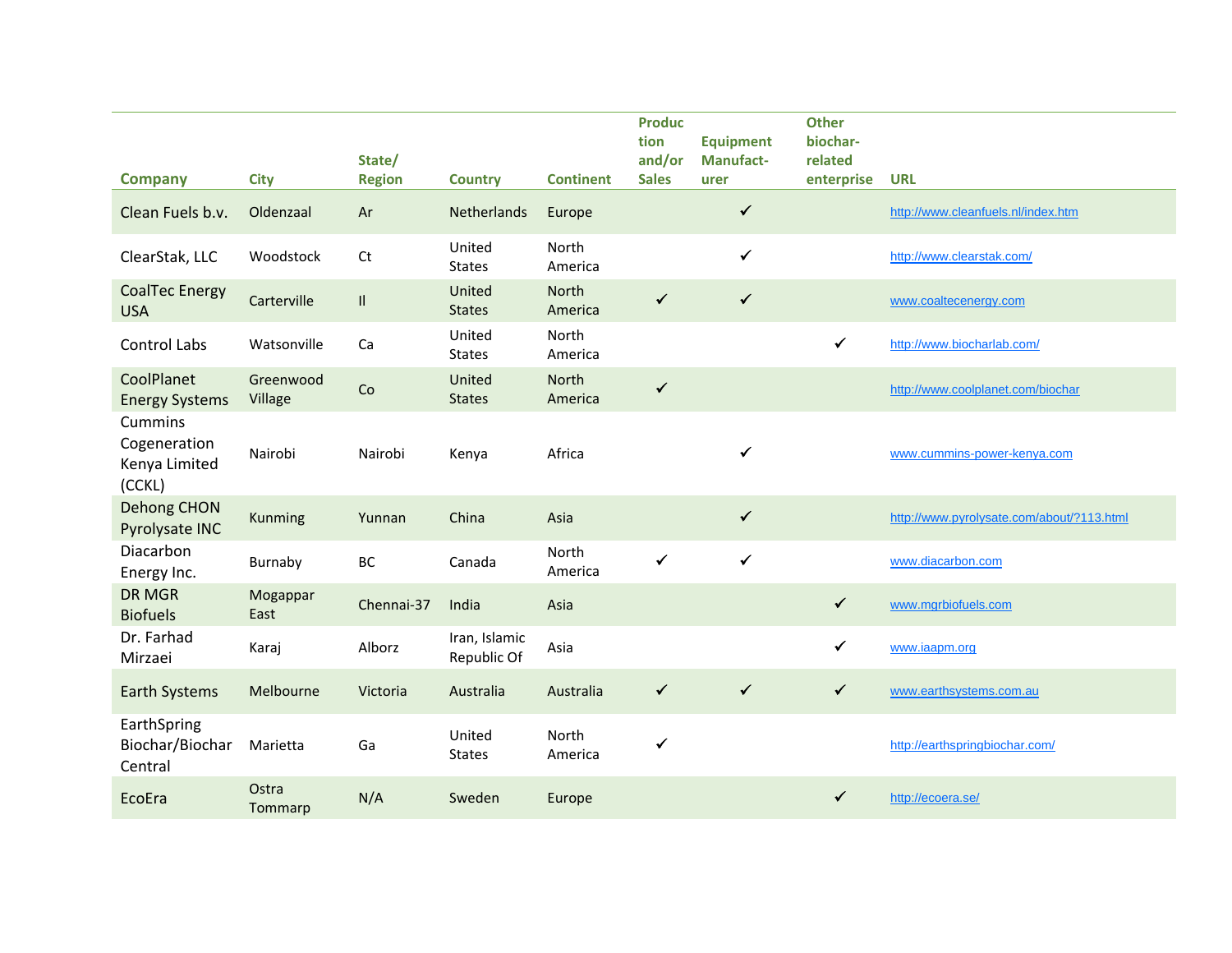| <b>Company</b>                                | <b>City</b>       | State/<br><b>Region</b> | <b>Country</b>          | <b>Continent</b>        | <b>Produc</b><br>tion<br>and/or<br><b>Sales</b> | <b>Equipment</b><br><b>Manufact-</b><br>urer | <b>Other</b><br>biochar-<br>related<br>enterprise | <b>URL</b>                                                                            |
|-----------------------------------------------|-------------------|-------------------------|-------------------------|-------------------------|-------------------------------------------------|----------------------------------------------|---------------------------------------------------|---------------------------------------------------------------------------------------|
| Ecoreps                                       | Welland           | South<br>Australia      | Australia               | Australia               | $\checkmark$                                    | $\checkmark$                                 |                                                   | www.ecoreps.com.au                                                                    |
| <b>EcoSus</b>                                 | Augustdorf        | N/A                     | Germany                 | Europe                  | $\checkmark$                                    |                                              |                                                   | http://www.ecosus.de/                                                                 |
| EcoTrac<br>Organics Inc.                      | East<br>Wenatchee | Wa                      | United<br><b>States</b> | North<br>America        | $\checkmark$                                    |                                              |                                                   | http://www.ecotracorganics.net/                                                       |
| EcoZoom                                       | N/A               | N/A                     | United<br><b>States</b> | North<br>America        |                                                 | $\checkmark$                                 |                                                   | http://ecozoomstove.com/index.php                                                     |
| Encendia<br>Biochar                           | New Haven         | Ct                      | United<br><b>States</b> | North<br>America        | $\checkmark$                                    |                                              |                                                   | http://www.amazon.com/Encendia-Biochar-<br>Spring-Blend-Cu/dp/B00JOTTXP6              |
| <b>Energy Anew</b>                            | San Rafael        | Ca                      | United<br><b>States</b> | <b>North</b><br>America | $\checkmark$                                    |                                              |                                                   | http://www.biocharm.com/about-biocharm                                                |
| <b>Energy Farmers</b><br>Australia Pty<br>Ltd | Geraldton         | Western<br>Australia    | Australia               | Australia               | $\checkmark$                                    | ✔                                            |                                                   | www.energyfarmers.com.au                                                              |
| <b>Enviro Energy</b><br>LLC.                  | Unadilla          | <b>NY</b>               | United<br><b>States</b> | North<br>America        | $\checkmark$                                    |                                              |                                                   | http://www.enviroenergyny.com/soil-enhance/                                           |
| Eprida                                        | Marietta          | Ga                      | United<br><b>States</b> | North<br>America        |                                                 | $\checkmark$                                 |                                                   | http://www.eprida.com/invest/index.php4                                               |
| <b>EPWT</b>                                   | Dalat             | Lam Dong                | Viet Nam                | Asia                    |                                                 | $\checkmark$                                 | $\checkmark$                                      | http://www.esrla.com/                                                                 |
| <b>Finger Lakes</b><br>Biochar                | Rochester         | <b>NY</b>               | United<br><b>States</b> | North<br>America        |                                                 |                                              | $\checkmark$                                      | http://fingerlakesbiochar.com/                                                        |
| <b>FLUID Company</b><br>Ltd                   | Krakow            | <b>Krakow</b>           | Poland                  | Europe                  |                                                 | $\checkmark$                                 |                                                   | http://fluid.pl/en/technology/technological-<br>process/biocarbon-production-process/ |
| Forest<br>Concepts, LLC                       | Auburn            | Wa                      | United<br><b>States</b> | North<br>America        |                                                 | $\checkmark$                                 | $\checkmark$                                      | www.forestconcepts.com                                                                |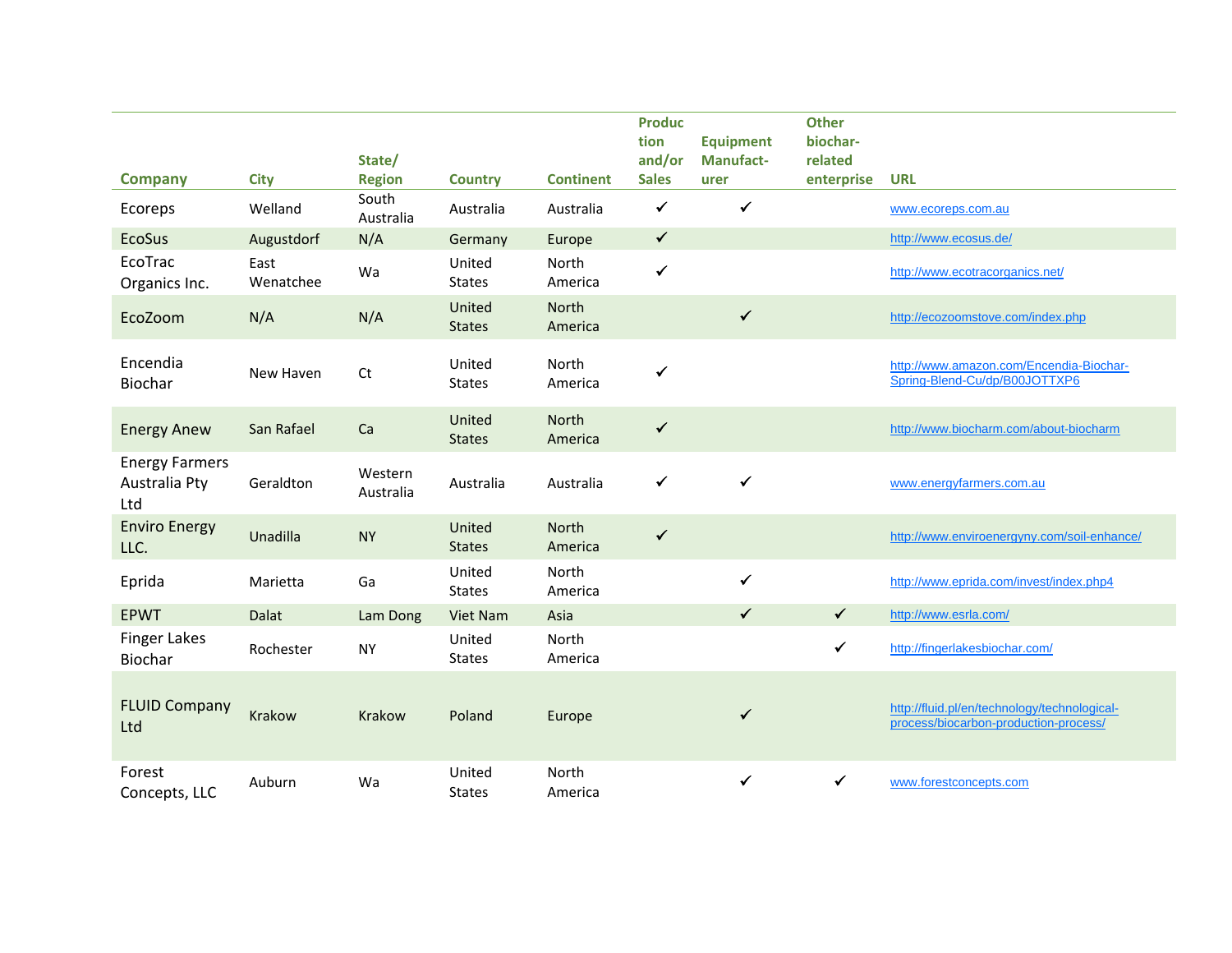| <b>Company</b>                                  | <b>City</b>        | State/<br><b>Region</b> | <b>Country</b>          | <b>Continent</b>        | <b>Produc</b><br>tion<br>and/or<br><b>Sales</b> | <b>Equipment</b><br>Manufact-<br>urer | <b>Other</b><br>biochar-<br>related<br>enterprise | <b>URL</b>                                                               |
|-------------------------------------------------|--------------------|-------------------------|-------------------------|-------------------------|-------------------------------------------------|---------------------------------------|---------------------------------------------------|--------------------------------------------------------------------------|
| <b>Forestry Fuels</b>                           | Cambridge          | N/A                     | United<br>Kingdom       | Europe                  | $\checkmark$                                    |                                       |                                                   | http://forestryfuels.com/forest-char-biochar/                            |
| <b>Four Seasons</b><br><b>Fuel LTD</b>          | <b>West Sussex</b> | N/A                     | United<br>Kingdom       | Europe                  |                                                 | $\checkmark$                          |                                                   | http://www.fourseasonsfuel.co.uk/                                        |
| Frontline<br><b>Bioenergy LLC</b>               | Ames               | la                      | United<br><b>States</b> | <b>North</b><br>America | $\checkmark$                                    |                                       |                                                   | http://www.frontlinebioenergy.com                                        |
| Frye Poultry                                    | Wardensville       | <b>WV</b>               | United<br><b>States</b> | North<br>America        | $\checkmark$                                    |                                       |                                                   | http://www.fryepoultry.com/                                              |
| <b>Full Circle</b><br><b>Biochar</b>            | San Francisco      | Ca                      | United<br><b>States</b> | <b>North</b><br>America | $\checkmark$                                    |                                       |                                                   | http://fullcirclebiochar.com/company/                                    |
| <b>Garden Planet</b><br>Biochar                 | Newtown            | Wales                   | United<br>Kingdom       | Europe                  | $\checkmark$                                    |                                       |                                                   | http://www.gardenplanetbiochar.org.uk/                                   |
| <b>GCI - Green</b><br>Charcoal<br>International | Paris              | Paris                   | France                  | Europe                  |                                                 | $\checkmark$                          |                                                   | http://www.green-charcoal.com/                                           |
| Genesis<br>Industries                           | Redondo<br>Beach   | Ca                      | United<br><b>States</b> | North<br>America        | $\checkmark$                                    | $\checkmark$                          |                                                   | http://egenindustries.com/a-sustainable-future-<br>with-genesis-biochar/ |
| Global<br>Gateways                              | Luxembourg         | Luxembour<br>g          | Luxembourg              | Europe                  |                                                 | $\checkmark$                          |                                                   | http://www.globalgateways.eu/                                            |
| Green-Ef Eco-<br><b>Business Village</b><br>Ltd | Tamale             | Northern<br>Region      | Ghana                   | Africa                  | ✓                                               |                                       | $\checkmark$                                      | www.greenenefebv.com.gh                                                  |
| gregory flick                                   | Elkton             | Or                      | United<br><b>States</b> | <b>North</b><br>America | $\checkmark$                                    |                                       |                                                   | wecangarden@gmail.com                                                    |
| Guangdong<br>Dazhong<br>Agricultural            | Dongguan City      | Guangdong<br>Province   | China                   | Asia                    | $\checkmark$                                    |                                       |                                                   | http://www.dazhongnk.cn/english/index.asp                                |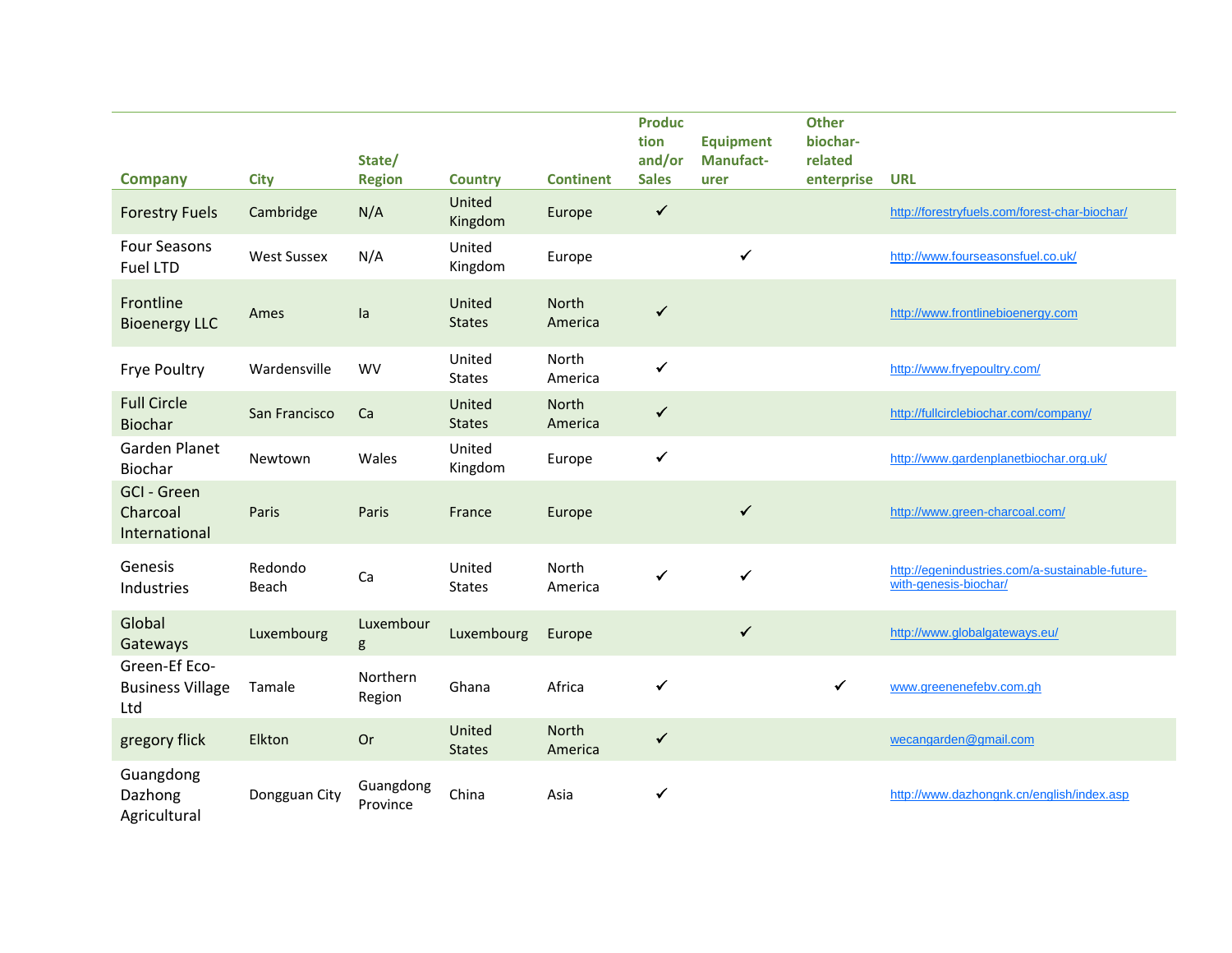| <b>Company</b>                       | <b>City</b>       | State/<br><b>Region</b> | <b>Country</b>          | <b>Continent</b> | <b>Produc</b><br>tion<br>and/or<br><b>Sales</b> | <b>Equipment</b><br><b>Manufact-</b><br>urer | <b>Other</b><br>biochar-<br>related<br>enterprise | <b>URL</b>                                                                                 |
|--------------------------------------|-------------------|-------------------------|-------------------------|------------------|-------------------------------------------------|----------------------------------------------|---------------------------------------------------|--------------------------------------------------------------------------------------------|
| Science and<br>Technology Co.<br>Ltd |                   |                         |                         |                  |                                                 |                                              |                                                   |                                                                                            |
| <b>Heat Systems</b>                  | <b>West Perth</b> | Wa                      | Australia               | Australia        |                                                 | $\checkmark$                                 |                                                   | http://heatsystems.com.au/                                                                 |
| ICM, Inc                             | Colwich           | Ka                      | United<br><b>States</b> | North<br>America |                                                 | $\checkmark$                                 |                                                   | www.icminc.com                                                                             |
| Innovative<br>Agro-Tech              | Ahmedabad         | Gujarat                 | India                   | Asia             | $\checkmark$                                    |                                              |                                                   | http://www.indiamart.com/innovative-agro-<br>tech/products.html#biochar-organic-fertilizer |
| Integro                              | Arden             | <b>NC</b>               | United<br><b>States</b> | North<br>America |                                                 |                                              | $\checkmark$                                      | http://www.integrofuels.com/services/facility-<br>design-construction-consulting/          |
| Interra Energy,<br>Inc.              | San Diego         | Ca                      | United<br><b>States</b> | North<br>America | $\checkmark$                                    | $\checkmark$                                 |                                                   | www.interraenergy.us                                                                       |
| Iwamoto Inc.                         | Osaka             | Chikko                  | Japan                   | Asia             | $\checkmark$                                    | $\checkmark$                                 |                                                   | http://superstoneclean.com/                                                                |
| <b>Juntos Energy</b><br>Corporation  | Normal            | $\mathbf{I}$            | United<br><b>States</b> | North<br>America |                                                 | $\checkmark$                                 |                                                   | www.woodgas.com                                                                            |
| <b>KANSAI</b><br>corporaton          | Hikone-city       | Shiga                   | Japan                   | Asia             | $\checkmark$                                    | $\checkmark$                                 |                                                   | http://www.kansai-sangyo.co.jp/e-index.html                                                |
| <b>King Coal</b>                     | N/A               | N/A                     | Japan                   | Asia             | $\checkmark$                                    |                                              |                                                   | http://www.kingcoal.jp/                                                                    |
| Klean Industries                     | Vancouver         | BC                      | Canada                  | North<br>America |                                                 | $\checkmark$                                 |                                                   | http://www.kleanindustries.com/s/Home.asp                                                  |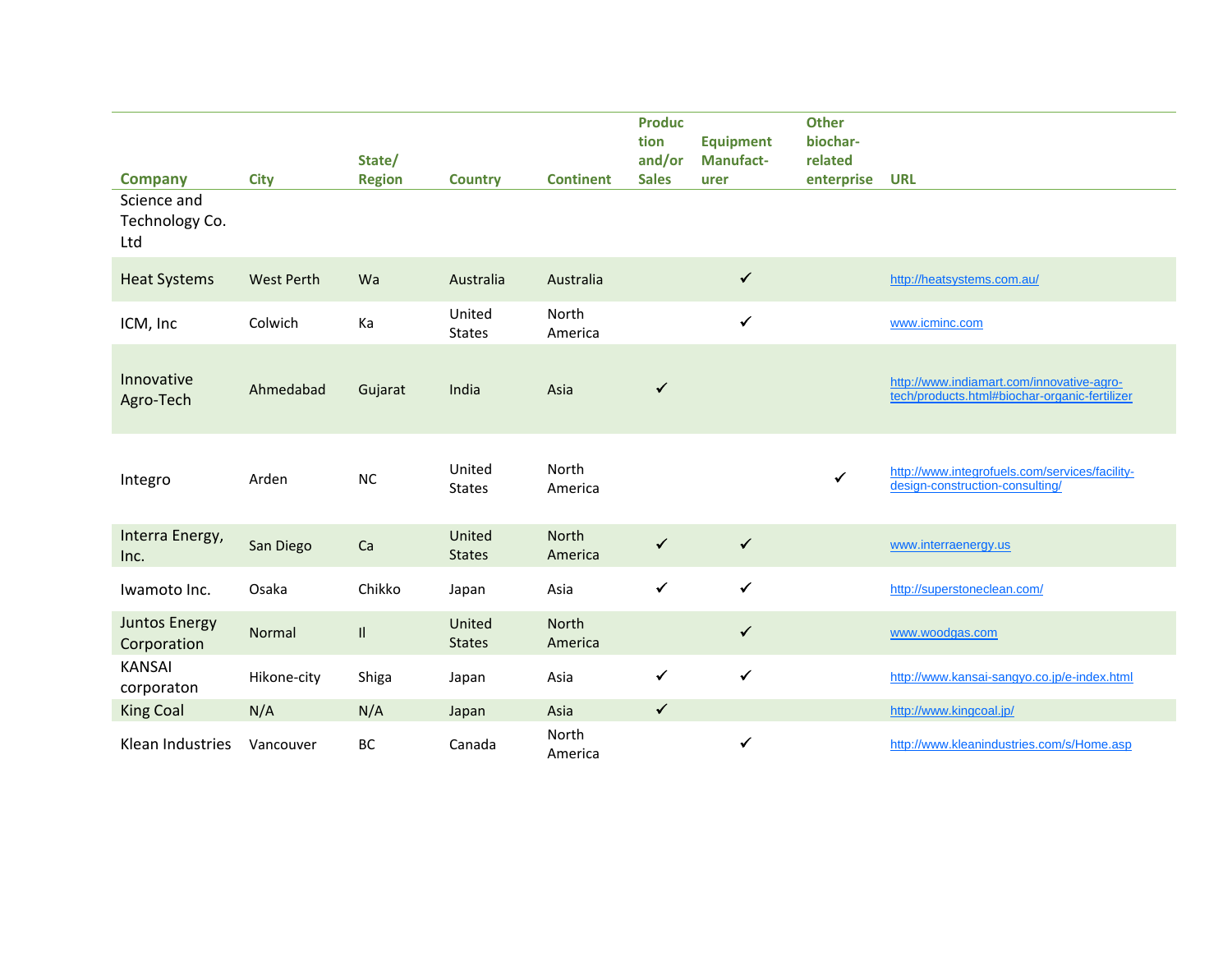| <b>Company</b>                                 | <b>City</b>     | State/<br><b>Region</b> | <b>Country</b>          | <b>Continent</b> | <b>Produc</b><br>tion<br>and/or<br><b>Sales</b> | <b>Equipment</b><br><b>Manufact-</b><br>urer | <b>Other</b><br>biochar-<br>related<br>enterprise | <b>URL</b>                                                                            |
|------------------------------------------------|-----------------|-------------------------|-------------------------|------------------|-------------------------------------------------|----------------------------------------------|---------------------------------------------------|---------------------------------------------------------------------------------------|
| Lambiotte &<br>Cie, S.A.                       | <b>Brussels</b> | <b>Brussels</b>         | Belgium                 | Europe           |                                                 | $\checkmark$                                 |                                                   | http://www.lambiotte.com                                                              |
| Lanstar                                        | Johannesburg    | Gauteng                 | South Africa            | Africa           |                                                 |                                              | $\checkmark$                                      | www.vermichar.co.za                                                                   |
| Larson<br>Consulting                           | Golden          | Co                      | United<br><b>States</b> | North<br>America |                                                 |                                              | $\checkmark$                                      | N/A                                                                                   |
| Lee Enterprises<br>Consulting Inc              | Sherwood        | Ar                      | United<br><b>States</b> | North<br>America |                                                 |                                              | $\checkmark$                                      | http://www.lee-enterprises.com/                                                       |
| <b>LEI Products</b>                            | Madisonville    | Ky                      | United<br><b>States</b> | North<br>America | $\checkmark$                                    |                                              |                                                   | http://bioburner.com/                                                                 |
| Lewis Bamboo                                   | Oakman          | Al                      | United<br><b>States</b> | North<br>America | $\checkmark$                                    |                                              |                                                   | www.lewisbamboo.com                                                                   |
| MetaKom<br>Limited                             | N/A             | N/A                     | Russian<br>Federation   | Europe           | $\checkmark$                                    |                                              |                                                   | http://ru1010526092.trustpass.alibaba.com/compa<br>ny profile.html                    |
| Microbeix Pty<br>Ltd                           | Palm Beach      | Queenslan<br>d          | Australia               | Australia        | ✔                                               |                                              | $\checkmark$                                      | www.microbeix.com                                                                     |
| <b>Micromeritics</b><br>Analytical<br>Services | <b>Norcross</b> | Ga                      | United<br><b>States</b> | North<br>America |                                                 |                                              | $\checkmark$                                      | http://www.particletesting.com/                                                       |
| Miller Soils LLC                               | Boulder         | Co                      | United<br><b>States</b> | North<br>America | $\checkmark$                                    |                                              |                                                   | http://www.millersoilsllc.com/about-us.html                                           |
| Mirimichi<br>Green                             | Millington      | Tn                      | United<br><b>States</b> | North<br>America | ✓                                               |                                              |                                                   | https://sites.google.com/a/tennmandigital.com/miri<br>michigreen/biochar/golf-courses |
| Moki                                           | N/A             | N/A                     | Japan                   | Asia             |                                                 | $\checkmark$                                 |                                                   | http://moki-ss.co.jp/                                                                 |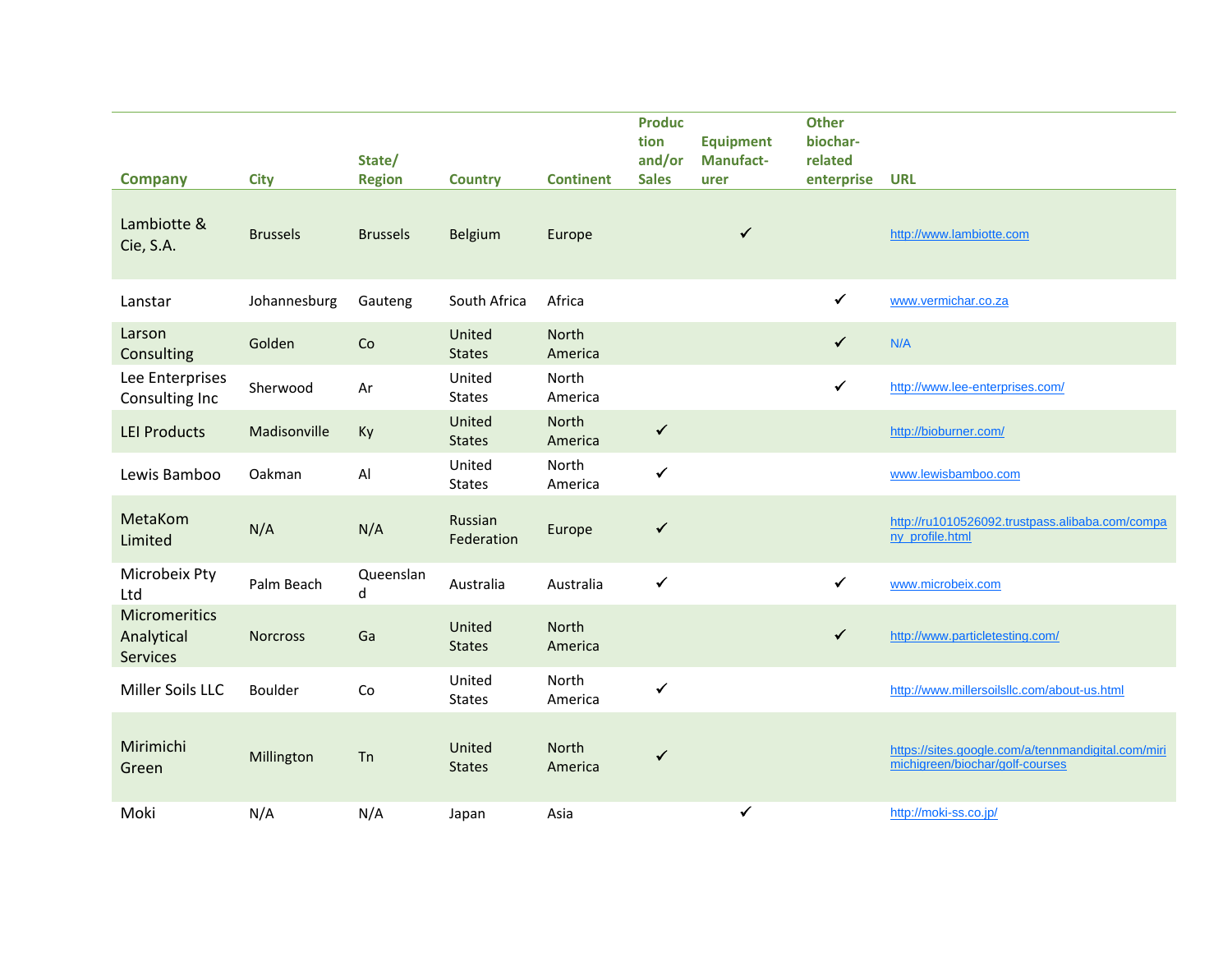| <b>Company</b>                        | <b>City</b>          | State/<br><b>Region</b> | <b>Country</b>          | <b>Continent</b>        | <b>Produc</b><br>tion<br>and/or<br><b>Sales</b> | <b>Equipment</b><br><b>Manufact-</b><br>urer | <b>Other</b><br>biochar-<br>related<br>enterprise | <b>URL</b>                                |
|---------------------------------------|----------------------|-------------------------|-------------------------|-------------------------|-------------------------------------------------|----------------------------------------------|---------------------------------------------------|-------------------------------------------|
| Manufacturing                         |                      |                         |                         |                         |                                                 |                                              |                                                   |                                           |
| Neil's Park and<br>Garden             | Cantonment           | F1                      | United<br><b>States</b> | North<br>America        | $\checkmark$                                    |                                              |                                                   | gulfcoastbiochar@yahoo.com                |
| Nettenergy                            | Boskoop              | Boskoop                 | Netherlands             | Europe                  |                                                 | $\checkmark$                                 |                                                   | http://www.nettenergy.com/index.php/en/   |
| <b>New England</b><br><b>Biochar</b>  | Cape Cod             | Ma                      | United<br><b>States</b> | <b>North</b><br>America | $\checkmark$                                    | $\checkmark$                                 | $\checkmark$                                      | http://newenglandbiochar.org/             |
| <b>Novatos RE</b><br>Agro-Industrial  | Cainta               | Rizal                   | Philippines             | Asia                    | $\checkmark$                                    |                                              | $\checkmark$                                      | www.facebook.com/novatos.re               |
| Novotera                              | Montreal             | Q <sub>C</sub>          | Canada                  | North<br>America        | $\checkmark$                                    | $\checkmark$                                 |                                                   | http://novotera.ca/                       |
| <b>Organic Power</b><br>Solutions     | Indianapolis         | ln                      | United<br><b>States</b> | North<br>America        |                                                 | $\checkmark$                                 |                                                   | http://www.organicpowersolutions.com      |
| Out of Ashes<br>Bioenergy             | <b>Prince George</b> | <b>BC</b>               | Canada                  | North<br>America        | $\checkmark$                                    |                                              |                                                   | http://turtlebackbiochar.com/             |
| Oxford Biochar                        | N/A                  | Oxford                  | United<br>Kingdom       | Europe                  | $\checkmark$                                    |                                              |                                                   | http://www.oxfordbiochar.com              |
| Pacific Biochar                       | Pahoa                | Hi                      | United<br><b>States</b> | North<br>America        | $\checkmark$                                    |                                              | $\checkmark$                                      | www.pacificbiochar.com                    |
| Pacific Pyrolysis                     | Somersby             | <b>NSW</b>              | Australia               | Australia               | $\checkmark$                                    | $\checkmark$                                 |                                                   | http://pacificpyrolysis.com/agrichar.html |
| pakistan<br>biochar<br>initiative     | Faisalabad           | Punjab                  | Pakistan                | Asia                    | $\checkmark$                                    | $\checkmark$                                 | $\checkmark$                                      | www.pakistanbiochar.com                   |
| Passive<br>Remediation<br>Systems Ltd | Armstrong            | BC                      | Canada                  | North<br>America        |                                                 |                                              | ✓                                                 | www.prsi.ca                               |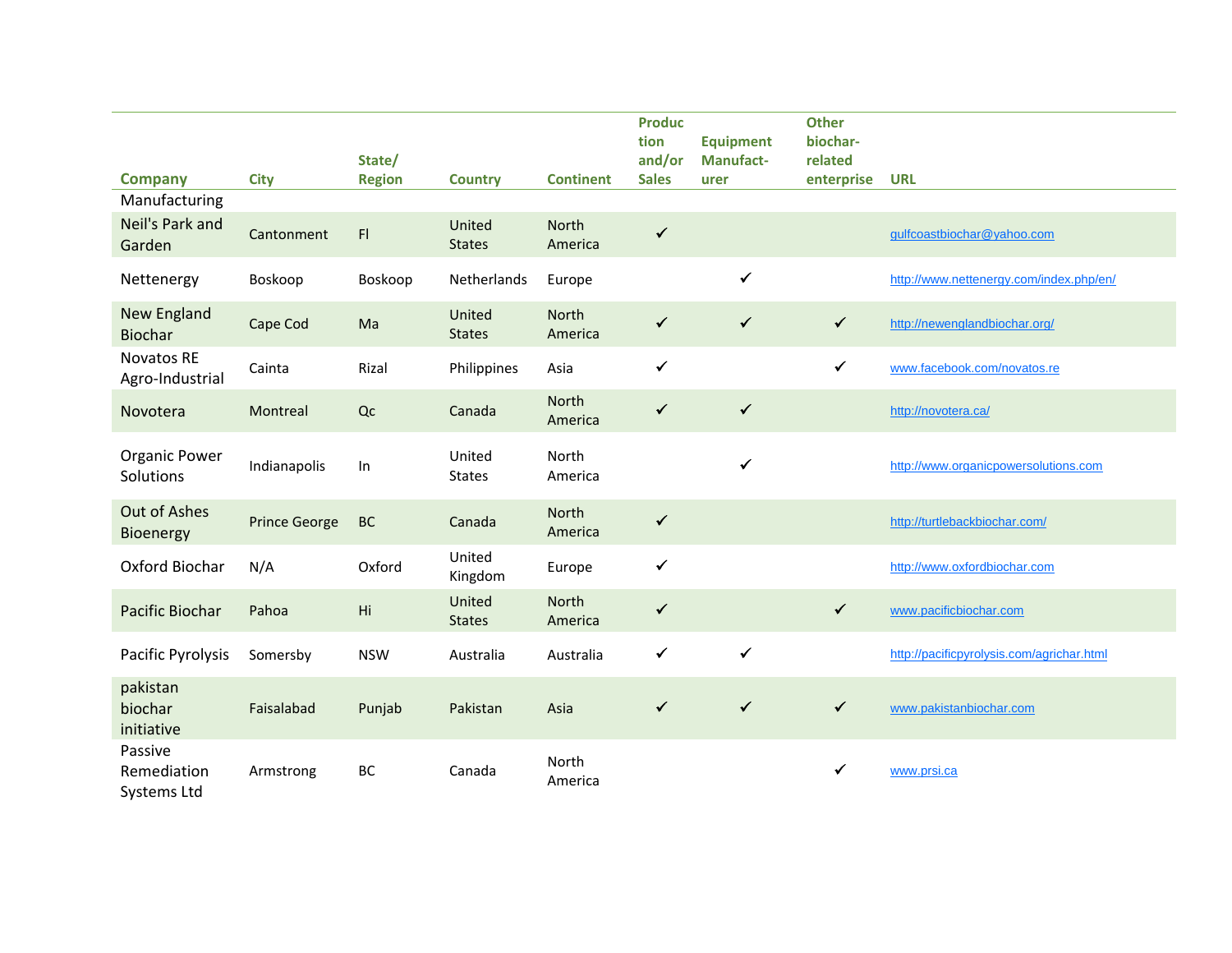| <b>Company</b>                                    | <b>City</b>       | State/<br><b>Region</b>  | <b>Country</b>          | <b>Continent</b> | <b>Produc</b><br>tion<br>and/or<br><b>Sales</b> | <b>Equipment</b><br><b>Manufact-</b><br>urer | <b>Other</b><br>biochar-<br>related<br>enterprise | <b>URL</b>                                      |
|---------------------------------------------------|-------------------|--------------------------|-------------------------|------------------|-------------------------------------------------|----------------------------------------------|---------------------------------------------------|-------------------------------------------------|
| <b>Peako Biomass</b><br>Energy                    | <b>Hong Kong</b>  | <b>Hong Kong</b>         | <b>Hong Kong</b>        | Asia             |                                                 | $\checkmark$                                 |                                                   | http://www.peako.net/index.php                  |
| Phoenix Energy                                    | San Francisco     | Ca                       | United<br><b>States</b> | North<br>America | $\checkmark$                                    | $\checkmark$                                 |                                                   | http://www.phoenixenergy.net/                   |
| <b>Plant Growth</b><br>Management<br>Systems, LLC | N/A               | Mi                       | United<br><b>States</b> | North<br>America | ✓                                               |                                              |                                                   | http://www.plantgrowthmanagementsystems.com/    |
| Plantonics                                        | Savannah          | Ga                       | United<br><b>States</b> | North<br>America | $\checkmark$                                    |                                              | $\checkmark$                                      | www.plantonicsllc.com                           |
| Proininso SA                                      | Malaga            | N/A                      | Spain                   | Europe           | ✓                                               |                                              |                                                   | http://www.proininso.com/biochar-biocarbon.html |
| <b>Proton Power</b>                               | Lenoir City       | Tn                       | United<br><b>States</b> | North<br>America |                                                 | $\checkmark$                                 |                                                   | http://www.protonpower.com/technology/          |
| <b>PYREG GmbH</b>                                 | Dorth             | Rhineland-<br>Palatinate | Germany                 | Europe           |                                                 | $\checkmark$                                 |                                                   | http://www.pyreg.de/                            |
| Pyrolyzer, LLC                                    | <b>Boca Raton</b> | F                        | United<br><b>States</b> | North<br>America |                                                 | $\checkmark$                                 |                                                   | http://www.pyrolyzer.net/Default.aspx           |
| rainbow bee<br>eater                              | Somers            | Victoria                 | Australia               | Australia        | $\checkmark$                                    | $\checkmark$                                 | $\checkmark$                                      | www.rainbowbeeeater.com.au                      |
| Real Montana<br>Charcoal                          | Hamilton          | Mt                       | United<br><b>States</b> | North<br>America | $\checkmark$                                    |                                              |                                                   | http://realmontanacharcoal.net/bio-char/        |
| Renewable<br>Energy                               | Richmond          | Tx                       | United<br><b>States</b> | North<br>America |                                                 |                                              | $\checkmark$                                      | hhefty@comcast.net                              |
| Renewables<br>Plus                                | Kuala Lumpur      | Kuala<br>Lumpur          | Malaysia                | Asia             |                                                 | $\checkmark$                                 |                                                   | http://www.renewablesplus.com/                  |
| Revatec                                           | Geeste            | Lower<br>Saxony          | Germany                 | Europe           |                                                 | $\checkmark$                                 |                                                   | http://www.revatec.de/terracoal.htm             |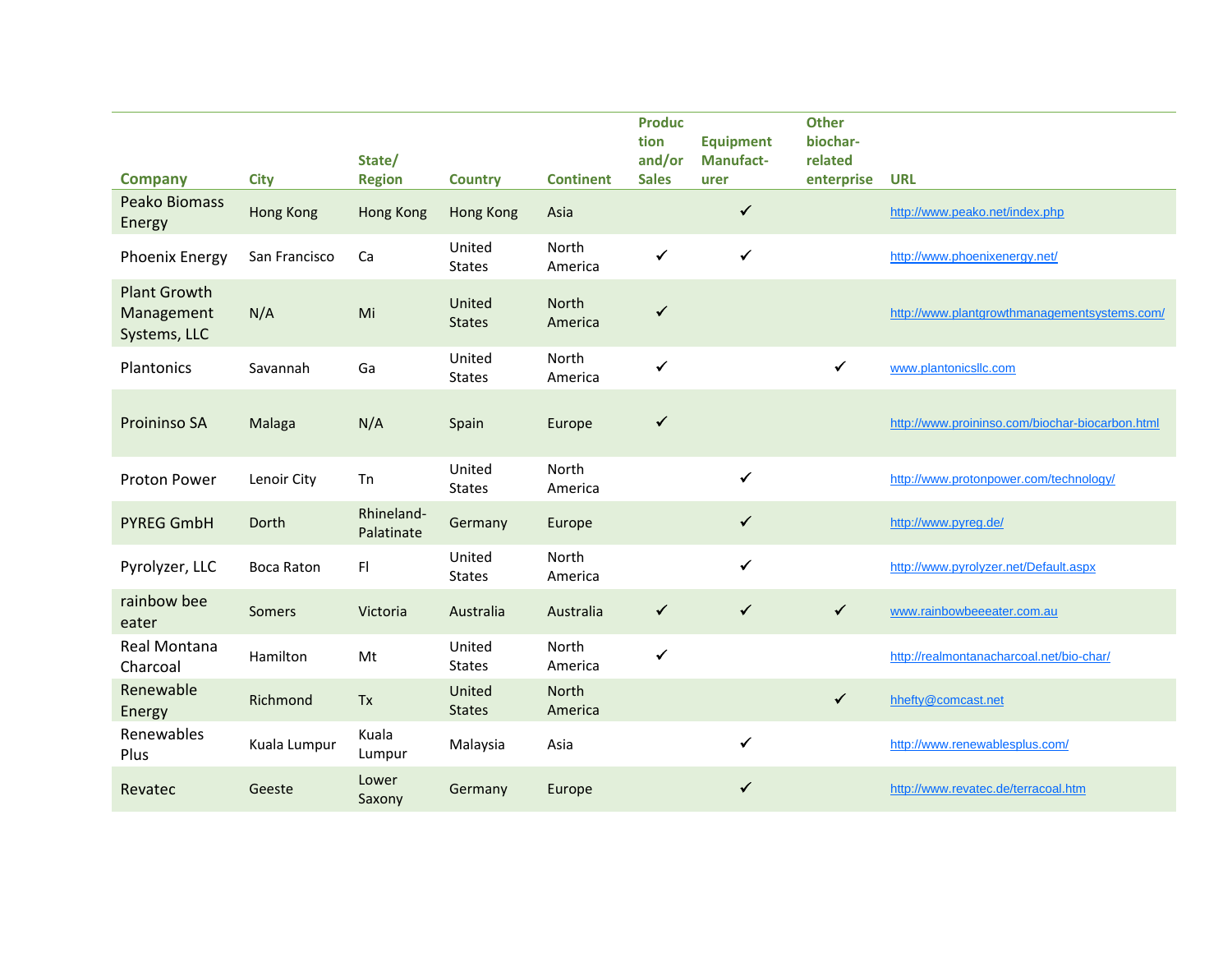|                                                       |               | State/         | <b>Country</b>          | <b>Continent</b>        | <b>Produc</b><br>tion<br>and/or<br><b>Sales</b> | <b>Equipment</b><br>Manufact- | <b>Other</b><br>biochar-<br>related | <b>URL</b>                                         |
|-------------------------------------------------------|---------------|----------------|-------------------------|-------------------------|-------------------------------------------------|-------------------------------|-------------------------------------|----------------------------------------------------|
| <b>Company</b>                                        | <b>City</b>   | <b>Region</b>  |                         |                         |                                                 | urer                          | enterprise                          |                                                    |
| Rock Dust Local                                       | Bridport      | Vt             | United<br><b>States</b> | North<br>America        | $\checkmark$                                    |                               |                                     | http://www.rockdustlocal.com/index.html            |
| Sattvik<br><b>Nutrients Ptv</b><br>Ltd                | Bangalore     | Karnataka      | India                   | Asia                    | $\checkmark$                                    |                               |                                     | http://www.sattviknutrients.in/agriculture/biochar |
| Seek Bio-<br>Technology<br>(Shanghai) Co.,<br>Ltd.    | Minhang       | Shanghai       | China                   | Asia                    | ✓                                               |                               | ✓                                   | www.seekfertilizer.com                             |
| <b>Select Carbon</b>                                  | Cairns        | Queenslan<br>d | Australia               | Australia               | $\checkmark$                                    |                               |                                     | www.selectcarbon.com                               |
| Shangqiu Haiqi<br>Machinery<br>Equipment Co.,<br>Ltd. | Shangqiu      | Henan          | China                   | Asia                    |                                                 | ✓                             |                                     | http://haiqimachine.en.alibaba.com/                |
| Shangqiu Sanli<br><b>New Energy</b><br>Co., Ltd.      | Shangqiu City | Henan          | China                   | Asia                    | $\checkmark$                                    |                               |                                     | http://en.b2b168.com/c168-1763236.html             |
| Showa Kikaki<br>Co.,Ltd.                              | Inazawa City  | Aichi          | Japan                   | Asia                    |                                                 | $\checkmark$                  |                                     | http://www.showakikaku.co.jp/e-sumi10ji.html       |
| <b>Sixth Element</b><br>Sustainable<br>Management     | Ottawa        | Ontario        | Canada                  | <b>North</b><br>America |                                                 |                               | $\checkmark$                        | www.6esm.com                                       |
| Sonnenerde                                            | Riedlingsdorf | N/A            | Austria                 | Europe                  | $\checkmark$                                    |                               |                                     | http://www.sonnenerde.at                           |
| Sonoma<br><b>Biochar</b>                              | Petaluma      | Ca             | United<br><b>States</b> | North<br>America        | $\checkmark$                                    |                               |                                     | http://www.sonomacompost.com/biochar.shtml         |
| Splainex                                              | Hague         | N/A            | <b>Netherlands</b>      | Europe                  |                                                 | ✓                             |                                     | http://www.splainex.com/index.htm                  |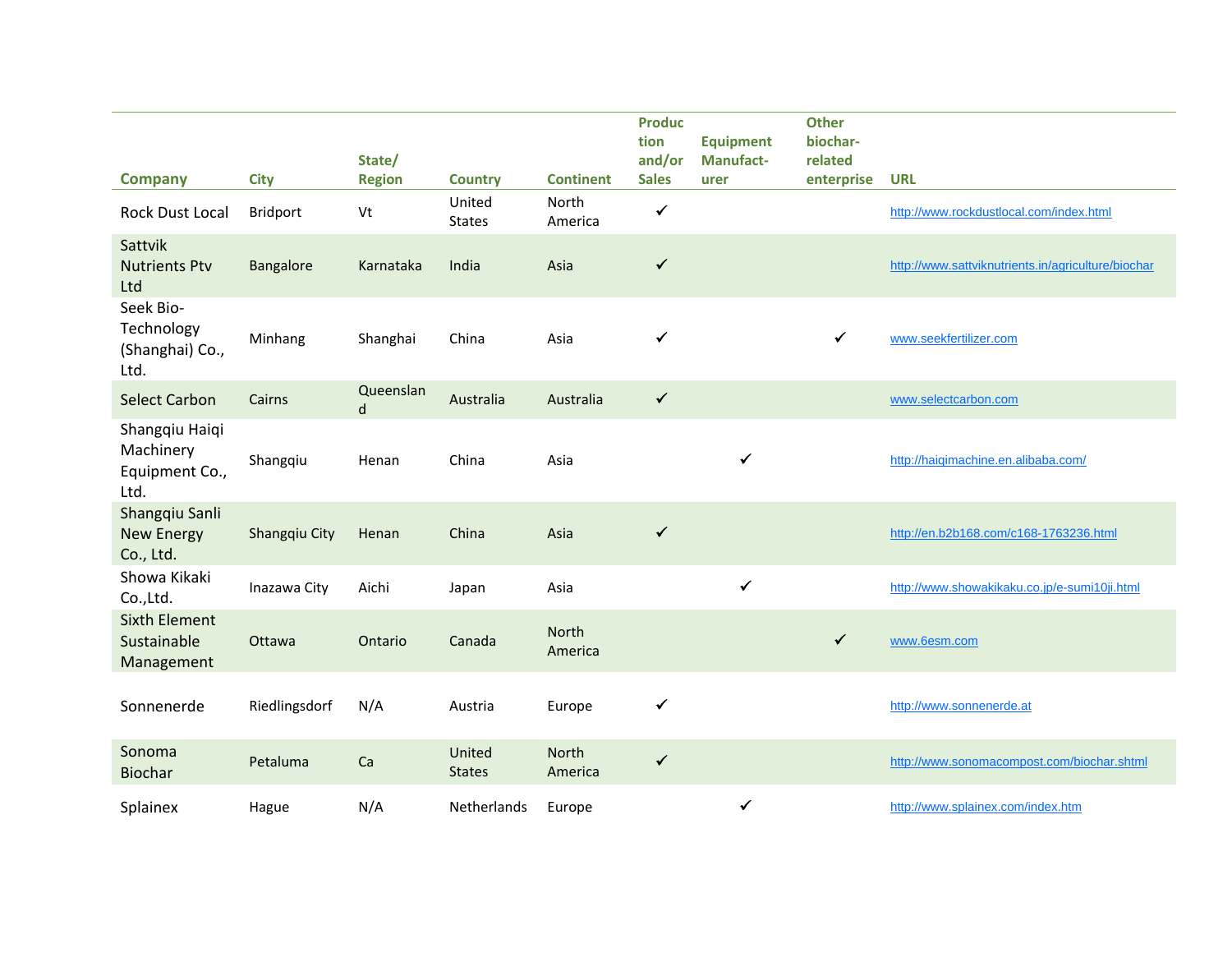|                                                               |                          |                         |                         |                         | <b>Produc</b>          |                          | <b>Other</b>          |                                              |
|---------------------------------------------------------------|--------------------------|-------------------------|-------------------------|-------------------------|------------------------|--------------------------|-----------------------|----------------------------------------------|
|                                                               |                          |                         |                         |                         | tion                   | <b>Equipment</b>         | biochar-              |                                              |
| <b>Company</b>                                                | <b>City</b>              | State/<br><b>Region</b> | <b>Country</b>          | <b>Continent</b>        | and/or<br><b>Sales</b> | <b>Manufact-</b><br>urer | related<br>enterprise | <b>URL</b>                                   |
| SULLIVAN                                                      |                          |                         |                         |                         |                        |                          |                       |                                              |
| <b>CENTER FOR</b><br><b>SUSTAINABLE</b><br><b>AGRICULTURE</b> | Modananock               | <b>NH</b>               | United<br><b>States</b> | <b>North</b><br>America | $\checkmark$           |                          |                       | http://sullivancsa.com/biochar-products/     |
| Summit<br>Environmental<br>Technologies,<br>Inc.              | Cuyahoga<br>Falls        | Oh                      | United<br><b>States</b> | North<br>America        |                        |                          | $\checkmark$          | www.summitlabs.comf                          |
| <b>Sunmark</b><br>Environmental                               | Portland                 | Or                      | United<br><b>States</b> | <b>North</b><br>America | $\checkmark$           |                          |                       | http://www.permamatrix.com/                  |
| Susteen<br>Technologies<br>GmbH                               | N/A                      | N/A                     | Germany                 | Europe                  |                        | ✓                        |                       | http://www.susteen-tech.com/products.html    |
| <b>Swiss Biochar</b>                                          | Belmont-sur-<br>Lausanne | N/A                     | Switzerland             | Europe                  | $\checkmark$           |                          |                       | http://www.swiss-biochar.com/eng/biochar.php |
| T R Miles<br>Technical<br>Consultants Inc                     | Portland                 | Or                      | United<br><b>States</b> | North<br>America        |                        |                          | $\checkmark$          | www.trmiles.com                              |
| <b>Tam Tam</b><br>Investment<br>Limited<br>Company            | <b>Giong Trom</b>        | <b>Ben Tre</b>          | Viet Nam                | Asia                    | $\checkmark$           |                          |                       | http://vietnam.tradeford.com/vn225773/       |
| Terralogix<br><b>Group LLC</b>                                | Annapolis                | Md                      | United<br><b>States</b> | North<br>America        |                        | $\checkmark$             |                       | http://www.terralogix.net/biochar            |
| The Biochar<br><b>Company LLC</b>                             | Berwyn                   | Pa                      | United<br><b>States</b> | North<br>America        | $\checkmark$           |                          |                       | https://www.soilreef.com/index.php           |
| the BLUE SKY<br>enterprise                                    | Thousand<br>Oaks         | Ca                      | United<br><b>States</b> | North<br>America        | $\checkmark$           | ✓                        |                       | www.blueskybiochar.com                       |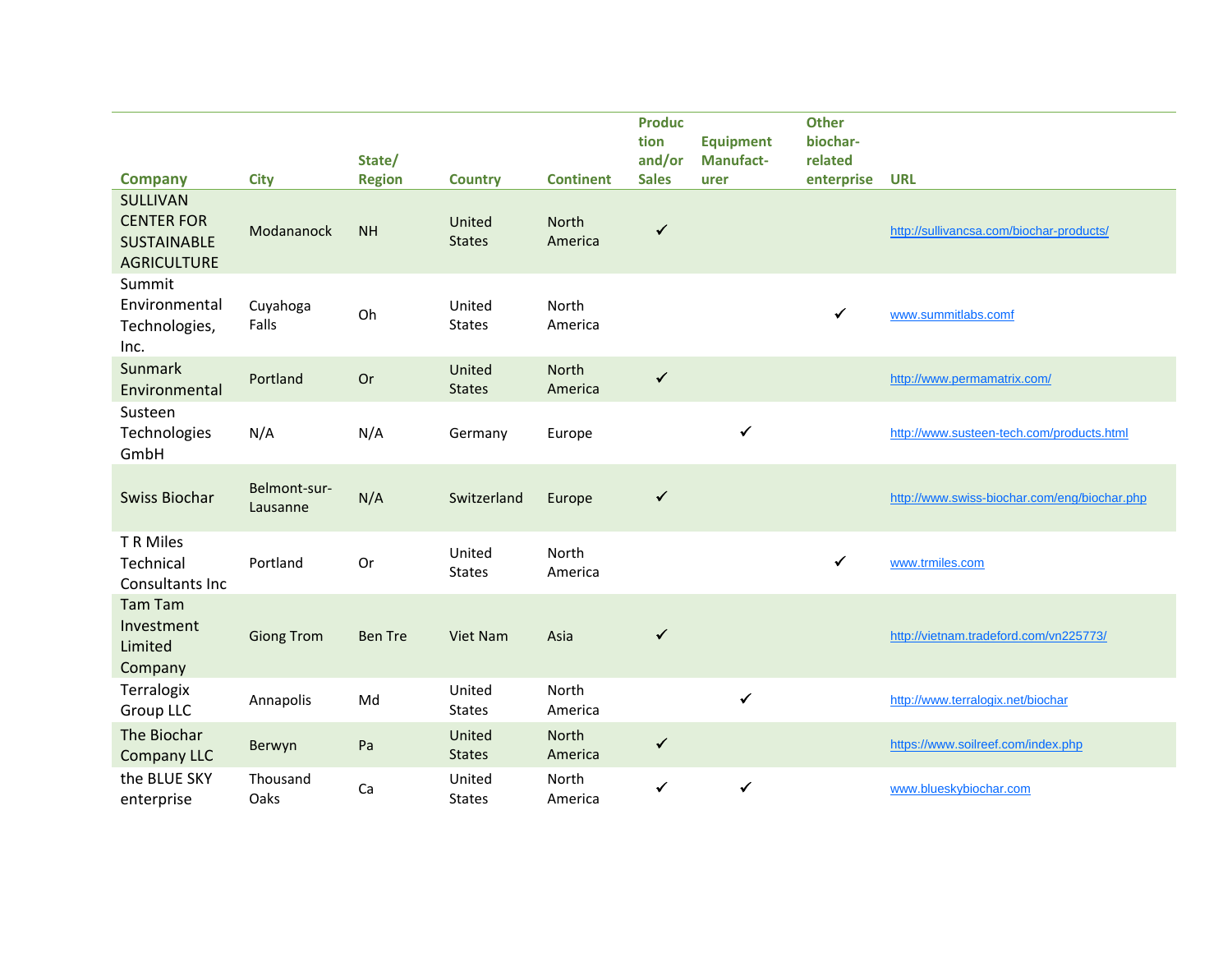| <b>Company</b>                              | <b>City</b>          | State/<br><b>Region</b> | <b>Country</b>          | <b>Continent</b> | <b>Produc</b><br>tion<br>and/or<br><b>Sales</b> | <b>Equipment</b><br><b>Manufact-</b><br>urer | <b>Other</b><br>biochar-<br>related<br>enterprise | <b>URL</b>                             |
|---------------------------------------------|----------------------|-------------------------|-------------------------|------------------|-------------------------------------------------|----------------------------------------------|---------------------------------------------------|----------------------------------------|
| The Carbon<br>Compost Co                    | Exeter               | Devon                   | United<br>Kingdom       | Europe           | $\checkmark$                                    |                                              |                                                   | http://www.carboncompost.co.uk/        |
| The Prasino<br>Group                        | Calgary              | Alberta                 | Canada                  | North<br>America | $\checkmark$                                    |                                              | $\checkmark$                                      | www.prasinogroup.com                   |
| The Worm<br><b>Dude</b>                     | San Jose             | Ca                      | United<br><b>States</b> | North<br>America | $\checkmark$                                    |                                              |                                                   | http://www.thewormdude.com/            |
| Thermal<br>Company<br>Limited               | Itabashi-ku          | Tokyo                   | Japan                   | Asia             |                                                 | $\checkmark$                                 |                                                   | http://www.e-thermal.co.jp/English     |
| <b>TONGLI</b><br>Machinery                  | Gongyi               | Henan                   | China                   | Asia             |                                                 | $\checkmark$                                 |                                                   | http://www.cncharcoalmachine.com       |
| <b>TR Miles</b><br>Technical<br>Consultants | Portland             | Or                      | United<br><b>States</b> | North<br>America |                                                 |                                              | $\checkmark$                                      | http://trmiles.com/                    |
| <b>US BioCarbon</b>                         | N/A                  | N/A                     | United<br><b>States</b> | North<br>America | $\checkmark$                                    |                                              |                                                   | http://usbiocarbon.com/                |
| Vee-Go                                      | Easthampton          | Ma                      | United<br><b>States</b> | North<br>America | $\checkmark$                                    |                                              |                                                   | http://www.vee-go.com/biocharxtra.html |
| Vega Biofuels                               | <b>Norcross</b>      | Ga                      | United<br><b>States</b> | North<br>America | $\checkmark$                                    |                                              |                                                   | http://vegabiofuels.com/#products      |
| Vermont<br>Biochar                          | <b>West Danville</b> | Vt                      | United<br><b>States</b> | North<br>America | $\checkmark$                                    |                                              |                                                   | http://vermontbiochar.com/biochar/     |
| Vertrolysis LLC                             | N/A                  | Ma                      | United<br><b>States</b> | North<br>America | $\checkmark$                                    |                                              |                                                   | http://vertrolysis.com/                |
| V-Grid Energy<br>Systems                    | Camarillo            | Ca                      | United<br><b>States</b> | North<br>America |                                                 | $\checkmark$                                 |                                                   | http://vgridenergy.com/                |
| <b>Village Coconut</b><br>Charcoal          | <b>Bakewell</b>      | Northern<br>Territory   | Australia               | Australia        | $\checkmark$                                    |                                              |                                                   | http://villagecoconutcharcoal.com/     |